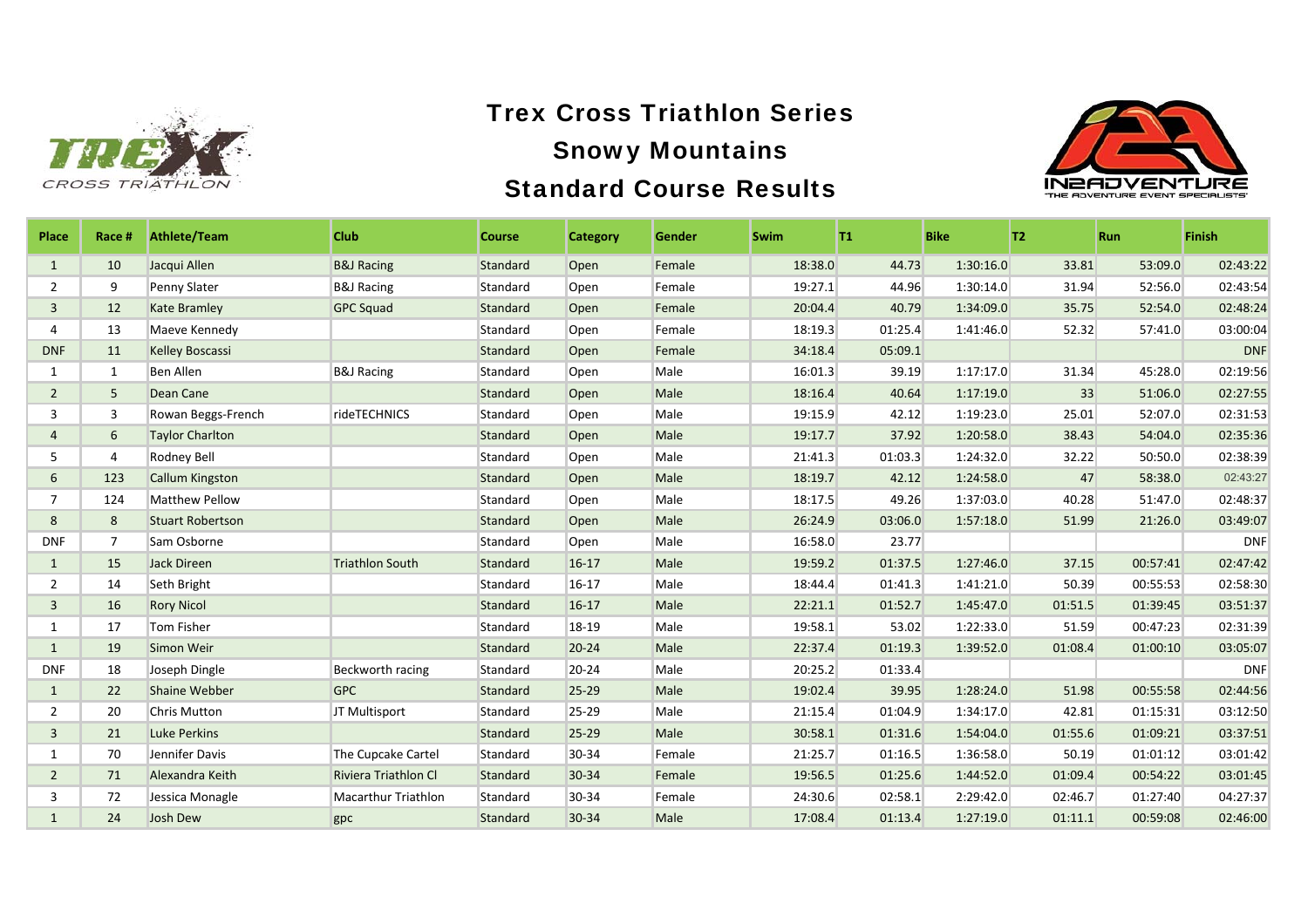



| <b>Place</b>   | Race # | <b>Athlete/Team</b>     | <b>Club</b>               | <b>Course</b> | <b>Category</b> | Gender | <b>Swim</b> | T1.     | <b>Bike</b> | T2      | <b>Run</b> | <b>Finish</b> |
|----------------|--------|-------------------------|---------------------------|---------------|-----------------|--------|-------------|---------|-------------|---------|------------|---------------|
| 2              | 25     | Alexander Ham           |                           | Standard      | 30-34           | Male   | 24:40.8     | 01:01.9 | 1:37:23.0   | 01:07.0 | 00:52:05   | 02:56:18      |
| $\overline{3}$ | 26     | Aaron van der Jagt      |                           | Standard      | 30-34           | Male   | 28:48.1     | 03:40.2 | 1:59:00.0   | 50.48   | 01:14:06   | 03:46:24      |
| 4              | 23     | <b>Greg Anderson</b>    | <b>Freaky Deaky Dutch</b> | Standard      | 30-34           | Male   | 31:22.5     | 06:08.0 | 2:00:04.0   | 03:31.8 | 01:38:50   | 04:19:57      |
| $\mathbf{1}$   | 79     | <b>Kate Ross</b>        | <b>WSTC</b>               | Standard      | 35-39           | Female | 25:16.0     | 01:13.0 | 1:38:53.0   | 01:04.1 | 01:03:18   | 03:09:44      |
| $\overline{2}$ | 76     | <b>Ruth Owen-Evans</b>  | <b>B&amp;J Racing</b>     | Standard      | 35-39           | Female | 25:23.0     | 01:18.8 | 1:38:32.0   | 56.65   | 01:08:49   | 03:15:00      |
| 3              | 78     | Jessica Richards        | Orange Triathlon Clu      | Standard      | 35-39           | Female | 23:42.9     | 02:42.6 | 1:38:19.0   | 01:20.4 | 01:11:22   | 03:17:28      |
| 4              | 75     | Janelle Neill           | <b>Team Soas</b>          | Standard      | 35-39           | Female | 28:02.4     | 02:14.5 | 1:50:58.0   | 01:06.8 | 01:15:34   | 03:37:56      |
| 5              | 77     | Samantha Rampant        | <b>B&amp;J Racing</b>     | Standard      | 35-39           | Female | 26:24.0     | 01:28.4 | 1:52:11.0   | 01:37.1 | 01:22:11   | 03:43:51      |
| 6              | 73     | Amy Addinsall           |                           | Standard      | 35-39           | Female | 29:03.1     | 02:34.0 | 2:02:18.0   | 01:29.5 | 01:28:48   | 04:04:12      |
| <b>DNF</b>     | 74     | Amy Chaffey             |                           | Standard      | 35-39           | Female | 24:32.0     | 03:37.3 | 1:34:06.0   |         |            | <b>DNF</b>    |
| $\mathbf{1}$   | 27     | Michael Brennan         |                           | Standard      | 35-39           | Male   | 17:23.8     | 01:18.4 | 1:28:46.0   | 37.15   | 00:52:36   | 02:40:41      |
| $\overline{2}$ | 29     | Luke Kay                |                           | Standard      | 35-39           | Male   | 22:14.2     | 01:22.8 | 1:29:59.0   | 50.64   | 00:58:18   | 02:52:44      |
| 3              | 30     | John Morton             | Tri-X Performance         | Standard      | 35-39           | Male   | 26:02.2     | 01:23.5 | 1:35:01.0   |         | 01:05:11   | 03:09:01      |
| $\overline{4}$ | 28     | <b>Clint Honeysett</b>  |                           | Standard      | 35-39           | Male   | 36:18.7     | 03:02.4 | 2:10:10.0   | 01:30.5 | 01:17:09   | 04:08:11      |
| <b>DNS</b>     | 31     | Daniel Stewart          | Simon and Dan Show        | Standard      | 35-39           | Male   |             |         |             |         |            | <b>DNS</b>    |
| $\mathbf{1}$   | 84     | <b>Paula Ewing</b>      |                           | Standard      | 40-44           | Female | 25:06.2     | 02:03.0 | 1:44:11.0   | 01:31.1 | 01:14:27   | 03:27:18      |
| $\overline{2}$ | 82     | Alison Dermody          |                           | Standard      | 40-44           | Female | 24:34.1     | 02:26.4 | 1:49:37.0   | 01:41.1 | 01:16:50   | 03:35:09      |
| 3              | 81     | Kim Dale                | <b>Orange Piranahs</b>    | Standard      | 40-44           | Female | 23:24.1     | 02:33.9 | 1:55:23.0   | 01:38.9 | 01:14:53   | 03:37:53      |
| 4              | 86     | Madhu Tamilarasan       | <b>B&amp;J Racing</b>     | Standard      | 40-44           | Female | 27:58.6     | 01:05.5 | 1:56:45.0   | 01:06.6 | 01:22:23   | 03:49:19      |
| 5              | 83     | <b>Alix Edguist</b>     | <b>Team Fredquist</b>     | Standard      | 40-44           | Female | 30:54.0     | 02:03.0 | 2:08:53.0   |         | 01:14:08   | 03:57:39      |
| <b>DNS</b>     | 85     | Bronwyn Hartigan        | Macaky Tri Club           | Standard      | 40-44           | Female |             |         |             |         |            | <b>DNS</b>    |
| $\mathbf{1}$   | 41     | Stephane Vander Bruggen | <b>GPC Squad</b>          | Standard      | 40-44           | Male   | 18:41.0     | 30.52   | 1:28:55.0   | 35.26   | 00:57:19   | 02:46:00      |
| 2              | 40     | Mark Oakey              |                           | Standard      | 40-44           | Male   | 23:39.8     | 01:33.7 | 1:37:12.0   |         | 00:56:43   | 03:00:42      |
| 3              | 37     | Jack Kesby              | <b>NSTC</b>               | Standard      | 40-44           | Male   | 22:39.3     | 01:51.4 | 1:36:08.0   | 01:08.6 | 00:59:27   | 03:01:15      |
| 4              | 33     | David Corbett           |                           | Standard      | 40-44           | Male   | 23:21.0     | 01:50.4 | 1:38:56.0   | 01:30.2 | 01:06:51   | 03:12:29      |
| 5              | 38     | Joe Lathan              |                           | Standard      | 40-44           | Male   | 26:41.3     | 01:36.1 | 1:44:57.0   |         | 01:11:17   | 03:26:41      |
| 6              | 35     | Nigel Doyle             | Darwin Tri Club           | Standard      | 40-44           | Male   | 21:56.2     | 02:32.1 | 1:49:40.0   | 01:23.6 | 01:15:25   | 03:30:57      |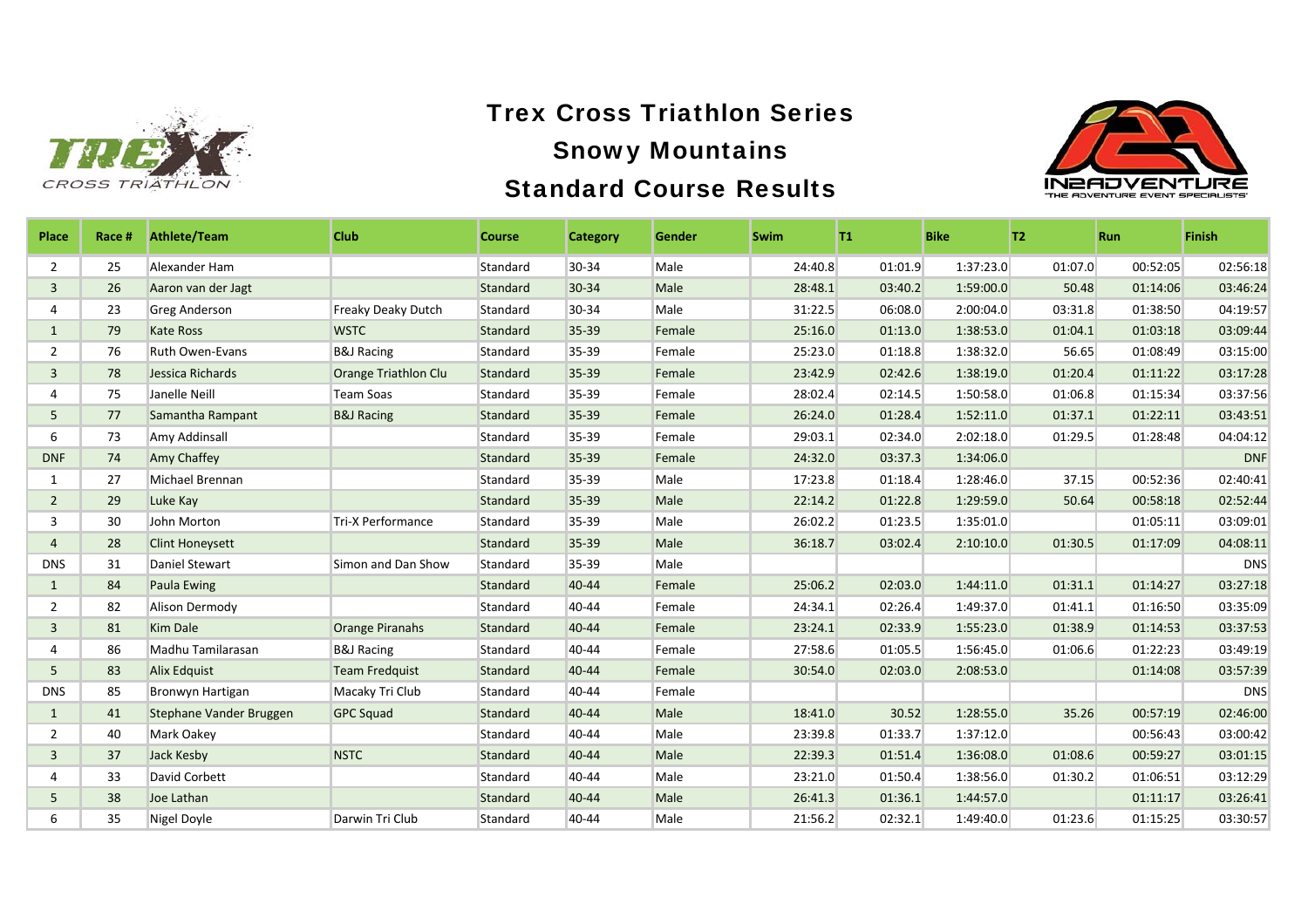



| Place          | Race # | <b>Athlete/Team</b>     | <b>Club</b>             | <b>Course</b> | <b>Category</b> | <b>Gender</b> | <b>Swim</b> | T1      | <b>Bike</b> | T <sub>2</sub> | <b>Run</b> | <b>Finish</b> |
|----------------|--------|-------------------------|-------------------------|---------------|-----------------|---------------|-------------|---------|-------------|----------------|------------|---------------|
| $\overline{7}$ | 34     | <b>Matthew Crossley</b> | <b>Happy Wanderers</b>  | Standard      | 40-44           | Male          | 28:45.5     | 03:03.3 | 1:47:53.0   | 01:54.7        | 01:10:41   | 03:32:18      |
| 8              | 39     | Duncan Mort             | Hills tri               | Standard      | 40-44           | Male          | 28:07.2     | 02:54.0 | 1:43:26.0   | 01:08.7        | 01:19:55   | 03:35:30      |
| 9              | 32     | Doug Bray               |                         | Standard      | 40-44           | Male          | 29:44.8     | 02:50.5 | 1:59:31.0   | 01:00.7        | 01:08:28   | 03:41:35      |
| <b>DNS</b>     | 36     | David Hartigan          | Mackay Tri Club         | Standard      | 40-44           | Male          |             |         |             |                |            | <b>DNS</b>    |
| $\mathbf{1}$   | 91     | Katrina Skellern        |                         | Standard      | 45-49           | Female        | 22:27.5     | 02:01.7 | 1:46:19.0   | 57.99          | 01:05:47   | 03:17:33      |
| $\overline{2}$ | 90     | Alina McMaster          |                         | Standard      | 45-49           | Female        | 24:41.2     | 02:06.1 | 1:42:11.0   | 01:04.5        | 01:07:48   | 03:17:51      |
| 3              | 88     | Rowena Eastick          |                         | Standard      | 45-49           | Female        | 24:23.3     | 02:19.9 | 1:50:21.0   | 01:47.5        | 01:20:39   | 03:39:31      |
| 4              | 89     | Catherine Faye          | Redcliffe tri club      | Standard      | 45-49           | Female        | 27:39.2     | 02:41.8 | 1:56:23.0   | 01:21.8        | 01:25:52   | 03:53:57      |
| 5              | 87     | Niki Hale               | <b>B&amp;J Racing</b>   | Standard      | 45-49           | Female        | 24:32.5     | 02:50.1 | 2:04:41.0   | 01:52.2        | 01:25:35   | 03:59:31      |
| 1              | 50     | Ron Thomas              | <b>GPC</b>              | Standard      | 45-49           | Male          | 23:28.1     | 01:15.0 | 1:32:31.0   | 45.13          | 00:48:25   | 02:46:25      |
| $\overline{2}$ | 45     | <b>Warren Evans</b>     | <b>Karmea Racing</b>    | Standard      | 45-49           | Male          | 22:54.3     | 01:32.6 | 1:32:36.0   |                | 00:55:59   | 02:53:55      |
| 3              | 43     | Simon Direen            | <b>Triathlon South</b>  | Standard      | 45-49           | Male          | 23:39.4     | 01:51.4 | 1:34:33.0   |                | 00:58:02   | 02:58:56      |
| 4              | 48     | <b>Simon Nendick</b>    | team infinit            | Standard      | 45-49           | Male          | 25:04.5     | 01:32.6 | 1:32:40.0   | 01:05.2        | 01:06:18   | 03:06:41      |
| 5              | 42     | Arran Coote             | <b>Red Dog</b>          | Standard      | 45-49           | Male          | 28:46.1     | 02:46.9 | 1:38:31.0   | 01:16.1        | 01:02:29   | 03:13:49      |
| 6              | 49     | <b>Cameron Taylor</b>   |                         | Standard      | 45-49           | Male          | 24:28.3     | 02:17.0 | 1:41:06.0   | 01:24.2        | 01:14:46   | 03:24:02      |
| $\overline{7}$ | 47     | Tom Landon-Smith        |                         | Standard      | 45-49           | Male          | 29:46.7     | 06:00.5 | 1:40:46.0   | 01:38.8        | 01:18:24   | 03:36:36      |
| 8              | 44     | <b>Derek Erwin</b>      |                         | Standard      | 45-49           | Male          | 24:11.8     | 02:21.7 |             |                | 01:24:43   | 04:05:20      |
| 9              | 51     | <b>Russell Wolfe</b>    |                         | Standard      | 45-49           | Male          | 30:48.1     | 03:38.6 | 2:05:19.0   | 02:04.1        | 01:36:07   | 04:17:58      |
| <b>DNF</b>     | 46     | <b>Trent Hallworth</b>  |                         | Standard      | 45-49           | Male          | 23:16.2     | 01:52.0 | 1:52:03.0   | 01:32.0        |            | <b>DNF</b>    |
| 1              | 92     | Lindy Kronen            | Tribe                   | Standard      | 50-54           | Female        | 23:12.9     | 01:34.7 | 1:41:00.0   | 44.1           | 01:08:20   | 03:14:52      |
| $\overline{2}$ | 95     | <b>Sally Mayman</b>     |                         | Standard      | 50-54           | Female        | 26:33.6     | 02:10.7 | 1:44:59.0   | 37.1           | 01:02:00   | 03:16:20      |
| 3              | 94     | Linda Matheson          | <b>B&amp;J Racing</b>   | Standard      | 50-54           | Female        | 24:57.5     | 03:05.8 | 2:10:42.0   | 01:19.7        | 01:26:44   | 04:06:49      |
| <b>DNS</b>     | 93     | <b>Clare Leung</b>      | <b>QORTS</b>            | Standard      | 50-54           | Female        |             |         |             |                |            | <b>DNS</b>    |
| $\mathbf{1}$   | 54     | <b>Graham Hammell</b>   | Kiama Triathlon Club    | Standard      | 50-54           | Male          | 23:13.2     | 01:52.3 | 1:32:32.0   | 01:04.6        | 00:57:36   | 02:56:18      |
| $\overline{2}$ | 57     | Eric Stephen Leach      | <b>Red Dog</b>          | Standard      | 50-54           | Male          | 22:39.8     | 01:18.6 | 1:35:56.0   | 57.93          | 00:58:38   | 02:59:30      |
| 3              | 53     | Paul Clarke             |                         | Standard      | 50-54           | Male          | 21:13.6     | 01:17.2 | 1:37:25.0   | 58.1           | 01:00:47   | 03:01:41      |
| $\overline{4}$ | 60     | <b>Terence Withers</b>  | <b>Tomaree Tri Club</b> | Standard      | 50-54           | Male          | 22:45.0     | 01:32.6 | 1:35:38.0   |                | 01:02:01   | 03:03:03      |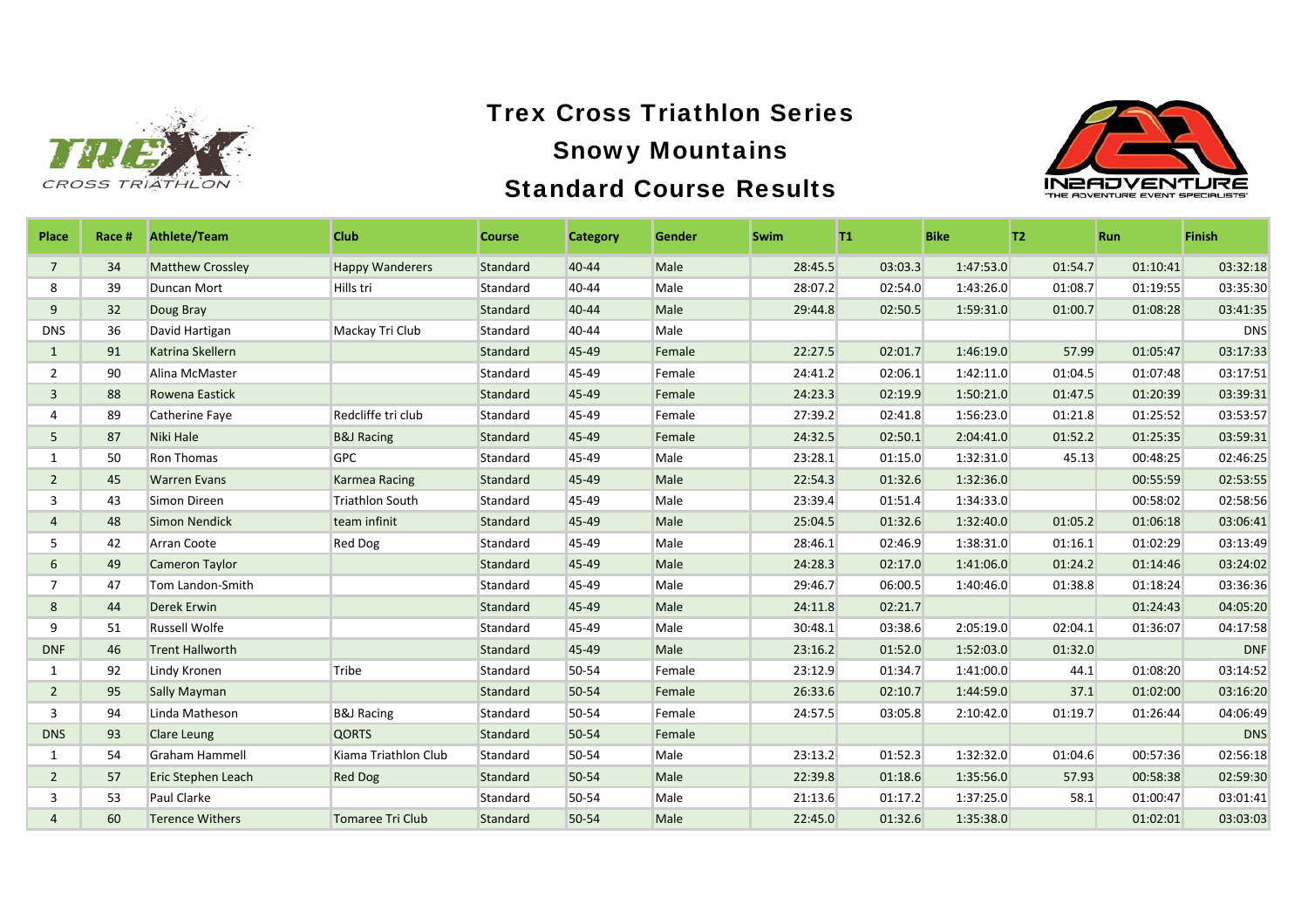



| Place          | Race #         | <b>Athlete/Team</b>         | <b>Club</b>               | <b>Course</b> | <b>Category</b> | <b>Gender</b> | <b>Swim</b> | T1      | <b>Bike</b> | T2      | <b>Run</b> | <b>Finish</b> |
|----------------|----------------|-----------------------------|---------------------------|---------------|-----------------|---------------|-------------|---------|-------------|---------|------------|---------------|
| 5              | $\overline{2}$ | <b>Kerry Baxter</b>         | Goulburn Triathlon        | Standard      | 50-54           | Male          | 24:37.2     | 02:28.3 | 1:38:24.0   | 57.09   | 00:59:18   | 03:05:45      |
| 6              | 59             | <b>Tony Williams</b>        | Panthers                  | Standard      | 50-54           | Male          | 25:13.8     | 01:13.1 | 1:38:44.0   | 01:09.4 | 01:01:24   | 03:07:44      |
| $\overline{7}$ | 52             | <b>Geoff Breese</b>         | Wagga Triathlon Club      | Standard      | 50-54           | Male          | 23:24.9     | 01:55.1 | 1:50:10.0   | 01:14.4 | 01:00:25   | 03:17:09      |
| 8              | 56             | <b>Peter Pike</b>           | Kiama Triathlon Club      | Standard      | 50-54           | Male          | 23:20.0     | 01:32.6 | 1:44:09.0   |         | 01:11:15   | 03:21:41      |
| 9              | 55             | John McInnes                |                           | Standard      | 50-54           | Male          | 31:28.5     | 02:54.8 | 1:44:07.0   | 02:19.5 | 01:24:25   | 03:45:15      |
| 10             | 58             | David Tiller                | <b>Tomaree Tri Club</b>   | Standard      | 50-54           | Male          | 26:36.3     | 03:20.0 | 2:11:10.0   | 02:19.3 | 01:16:30   | 03:59:56      |
| 1              | 96             | Annkathrin Franzmann        | Noosa Tri Club            | Standard      | $55+$           | Female        | 26:26.9     | 02:15.6 | 1:48:49.0   | 01:00.1 | 01:27:03   | 03:45:35      |
| $\overline{2}$ | 97             | <b>Julie Middleton</b>      | <b>Orange Piranahs</b>    | Standard      | $55+$           | Female        | 26:56.5     | 03:26.2 | 2:19:28.0   | 02:07.9 | 01:24:52   | 04:16:51      |
| 1              | 63             | <b>Chris Dimos</b>          | <b>TRG triathlon club</b> | Standard      | $55+$           | Male          | 21:41.1     | 52.44   | 1:29:52.0   | 36.34   | 01:00:24   | 02:53:26      |
| $\overline{2}$ | 64             | Michael Hogben              | <b>Triple Zero</b>        | Standard      | $55+$           | Male          | 23:25.5     | 01:09.4 | 1:38:58.0   | 28.37   | 01:08:41   | 03:12:43      |
| 3              | 69             | Kyle Wilson                 |                           | Standard      | $55+$           | Male          | 25:01.1     | 02:30.2 | 1:40:17.0   | 01:27.7 | 01:06:36   | 03:15:52      |
| 4              | 65             | <b>Andrew Loose</b>         | <b>Tribe</b>              | Standard      | $55+$           | Male          | 20:27.4     | 01:50.3 | 1:52:07.0   | 01:11.7 | 01:13:59   | 03:29:36      |
| 5              | 62             | Peter Currie                | Cronulla                  | Standard      | $55+$           | Male          | 27:44.4     | 03:13.4 | 1:49:57.0   | 02:19.7 | 01:23:47   | 03:47:02      |
| 6              | 67             | <b>Daryl Stanley</b>        | Darwin Tri Club           | Standard      | $55+$           | Male          | 25:15.9     | 04:22.3 | 2:18:19.0   | 49.71   | 01:30:50   | 04:19:37      |
| $\overline{7}$ | 61             | <b>Mark Carpenter</b>       | Mark Carpenter            | Standard      | $55+$           | Male          | 31:21.3     | 03:41.2 | 2:16:08.0   | 01:36.2 | 01:32:38   | 04:25:25      |
| 8              | 68             | <b>Geoff Williams</b>       | <b>Vikings Tri</b>        | Standard      | $55+$           | Male          | 31:35.7     | 04:04.2 | 1:59:34.0   | 02:57.5 | 01:48:36   | 04:26:47      |
| 9              | 66             | Kendall McMaster            | Jervis Bay Triathlon      | Standard      | $55+$           | Male          | 26:03.0     | 03:44.6 | 2:36:18.0   | 01:36.6 | 01:52:16   | 04:59:59      |
| <b>DNS</b>     | 106            | <b>Clint Walker</b>         |                           | Standard      | AB              | Male          |             |         |             |         |            | <b>DNS</b>    |
| 1              | 122            | <b>Bianca Pietrass-Wong</b> |                           | Standard      | <b>DU</b>       | Female        |             |         |             | 01:02.0 | 01:10:28   | 03:12:59      |
| $\overline{2}$ | 121            | Amanda Jones                | <b>Jet Black MTB Team</b> | Standard      | <b>DU</b>       | Female        |             |         |             | 01:32.7 | 01:20:00   | 03:15:56      |
| $\mathbf{1}$   | 119            | Aaron Smith                 |                           | Standard      | DU              | Male          |             |         |             | 01:56.0 | 00:53:50   | 02:28:12      |
| $\overline{2}$ | 120            | Tom Wright                  |                           | Standard      | <b>DU</b>       | Male          |             |         |             | 44.71   | 00:59:43   | 02:35:37      |
| 3              | 118            | Rodney Smith                |                           | Standard      | DU              | Male          |             |         |             | 01:03.4 | 01:03:13   | 02:39:26      |
| $\overline{4}$ | 107            | <b>Andrew Bos</b>           |                           | Standard      | <b>DU</b>       | Male          |             |         |             | 01:58.6 | 01:05:34   | 02:44:44      |
| 5              | 110            | <b>Bart Hudson</b>          |                           | Standard      | <b>DU</b>       | Male          |             |         |             | 02:39.7 | 01:09:13   | 03:02:10      |
| 6              | 112            | <b>Steve Jones</b>          | <b>JetBlack</b>           | Standard      | <b>DU</b>       | Male          |             |         |             | 54.06   | 01:28:55   | 03:14:11      |
|                | 108            | John Cameron                |                           | Standard      | DU              | Male          |             |         |             | 02:44.2 | 01:36:54   | 03:24:13      |